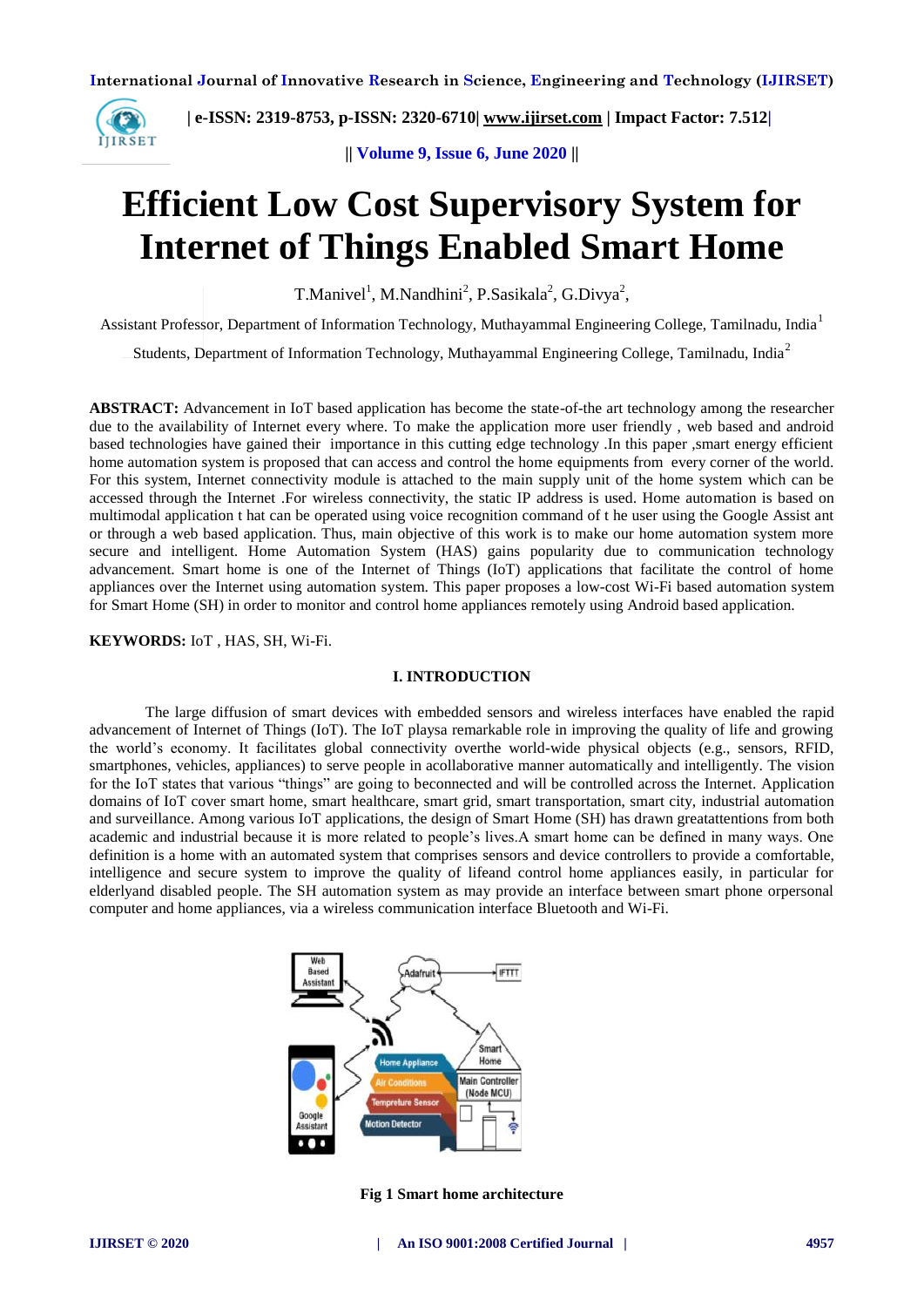

# **| e-ISSN: 2319-8753, p-ISSN: 2320-6710| [www.ijirset.com](http://www.ijirset.com/) | Impact Factor: 7.512|**

**|| Volume 9, Issue 6, June 2020 ||** 

There are many of the Home Automation Systems (HAS)that are commercially available and it can be categorized intotwo main categories: locally controlled and remotely controlled systems [6]. In the first category, users can control their home appliance using an in-home controller with a stationary or wireless communication technology (Bluetooth,Zigbee and GSM) for achieving home automation. In the second category, users can remotely control their homes over Internet connection using their mobile devices or personal computers. However, there are several issues involved whendesigning such automation system and it should be considered.Home automation system should provide a user- friendlyinterface to allow setup, monitoring and controlling homeappliance easily and efficiently. In addition, the automationsystem should be fast enough and provide reliable connectionwith acceptable data rate and communication range to realizethe true power of wireless technology [8]. Finally, the system possesses and justify its application in home automation.To overcome these design issues and minimize theshortcomings of home automation systems, this paperproposes an integration for locally and remotely controlledhome automation systems. The proposed system will providea locally controlled home automation system via a Wi-Fiinterface and the low cost Arduino microcontroller in additionto the use of the IoT concepts for remotely control. This allowsthe system to be independent of both user location and mobile provider. It also allows the developed automation system tobe used locally with various Android-based smart phones viaWi-Fi or to operate remotely via an IoT platform which allowsindividuals to manage, monitor, and control their applianceand devices through the Internet.

#### **II. IMPLEMENTATION**

This system also takes records of the car and their permits and other documents. All cabs have proper permits and documentation so that the clients could not be hassled for the lack of documents. This system also keep records of the car drivers and admin can check driver related information like his name, address, id documents and which car he is driving on booking etc. Cab drivers armunication, GPRS technology has been widely applied, GPRS is General Packet Radio Service for short, it mainly consists of three parts: data acquisition module, GPRS network and a remote server. The system uses A GPRS 1090 module that supports dual band GSM/GPRS, it has a complete embedded TCPI IP protocol stack, and provides RS-232/485 interface and multiple data centers. Its main function is to transmit the data to the server via GPRS network. It abstracts the network request, and each request serves as a Service. And it objects the request parameters and return values, the callback function can be customized freely.

#### **III. SYSTEM ARCHITECTURE**

The proposed application Cab Booking project system ensures that the customer can book the cab as per their requirements by logging on to the app. Based on the microcontroller, it is composed of control module, WI-FI module, GPS module, power module, signal process module, USB interface with isolation. Android client collects and directly displays the batteries information by the powerful design of UI interface in android. Besides, the application stores the data in the local database and uploads them to the server.



**Fig No:2 System Architecture**

## **IV.EXISTING SYSTEM**

Advancement in IoT based application has become the state of the art technology among the researcher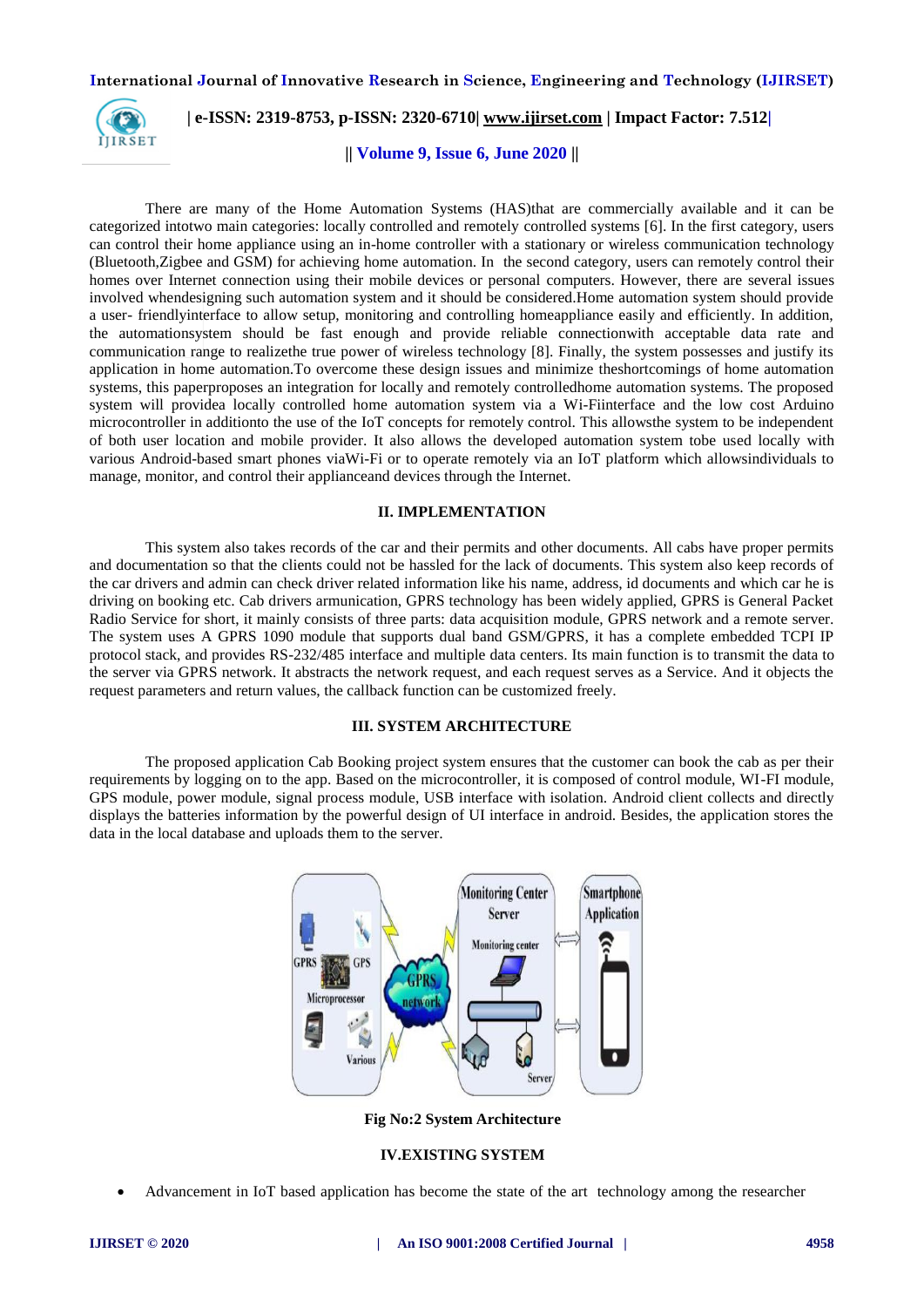

# **| e-ISSN: 2319-8753, p-ISSN: 2320-6710| [www.ijirset.com](http://www.ijirset.com/) | Impact Factor: 7.512|**

## **|| Volume 9, Issue 6, June 2020 ||**

due to the availability of Internet everywhere.

- To make the application more user friendly,web based and android based technologies have gained their importance in this cutting edge technology.
- Smart energy efficient home automation system is proposed that can access and control the home equipments from every corner of the world.
- For this system, Internet connectivity module is attached to the main supply unit of the home system which can be accessed through the Internet. For wireless connectivity,the static IP address issued.

## **4.1 DISADVANTAGES**

- Do not have voice assistance in automation.
- Detection of Room Temperature is Appropriate.
- For measuring a distance complex coding is needed.
- Software implementation is complex

## **V.PROPOSED SYSTEM**

The supervisor system enables the user to obtain information about the power consumption by the devices; inaddition, the meter reading can be obtained directly. That means the devices will send the power consumption rating to the supervisor system with the help of a dedicated hardware that can be implemented using a simple microcontroller.

## **5.1 ADVANTAGES**

- A classic algorithm for learning and generating association rules from large dataset.
- Association rule as IF THEN statements that help to discover the relationships between unrelated data in relational database and to her naturee of data and property.
- The algorithm is considered as a moderately depth preference selection approach that handles frequent item sets, which are then combined with Association Rues(AR).

## **VI.METHODOLOGY**

#### **CAB SERVER**

This is total dynamic project i.e. everything can be changed by admin. Admin can add new type of cabs like hatchback, sedans etc. Admin can also set different types of different cities. Each city can have individual rate for different type of vehicles. Admin can also add new drivers with their vehicle type. Also admin can view bookings made by user and allot cabs for the same. Admin can also update/delete everything. If the driver while filling the fuelthey have to update the liter and cost of admin using that app then Admin can easily monitor the driver.

## **CUSTOMER**

In this module user will be able to sign up and login into the app. User can search cab for different citiesand book for their preferred time. User can also see his booking history and status of booking like which driver hasbeen allotted etc. Different Validations are applied in the project to ensure proper input by the user. User can alsosend messages and feedback to site admin. Using this system it is very easy for customer to book a car online andcarbooking agency can also track their booking online. Soit is also very useful for car booking agency.

#### **CAB SERVICE**

The admin of the application have a full of authority to monitor and allocate the driver. For this application wewill store some model names, their registration no, available cabs, rent rate on the basis of per day, each cabdriver profiles for security purpose and the amount to be deposited accordingly. Our online cab booking app tracks your current location and offers a variety of online payment options via payment gateways. It allows your customer tomake bookings and payments online at any time & from anywhere.

## **BOOK CAB**

The cab booking service provided to customers they have to login the app with individual login id/phone number and password. This brings together the cab operators/admin and the customers. It allows users to book their cabs online, manage their bookings and cancel their bookings at any point of time. The users will get notified about the driver and his mobile no. Customers may viewthe cab timing at a date their name and their type of booking.After checking the number of cab available the customers books a cab or number of cabs according to their requirements.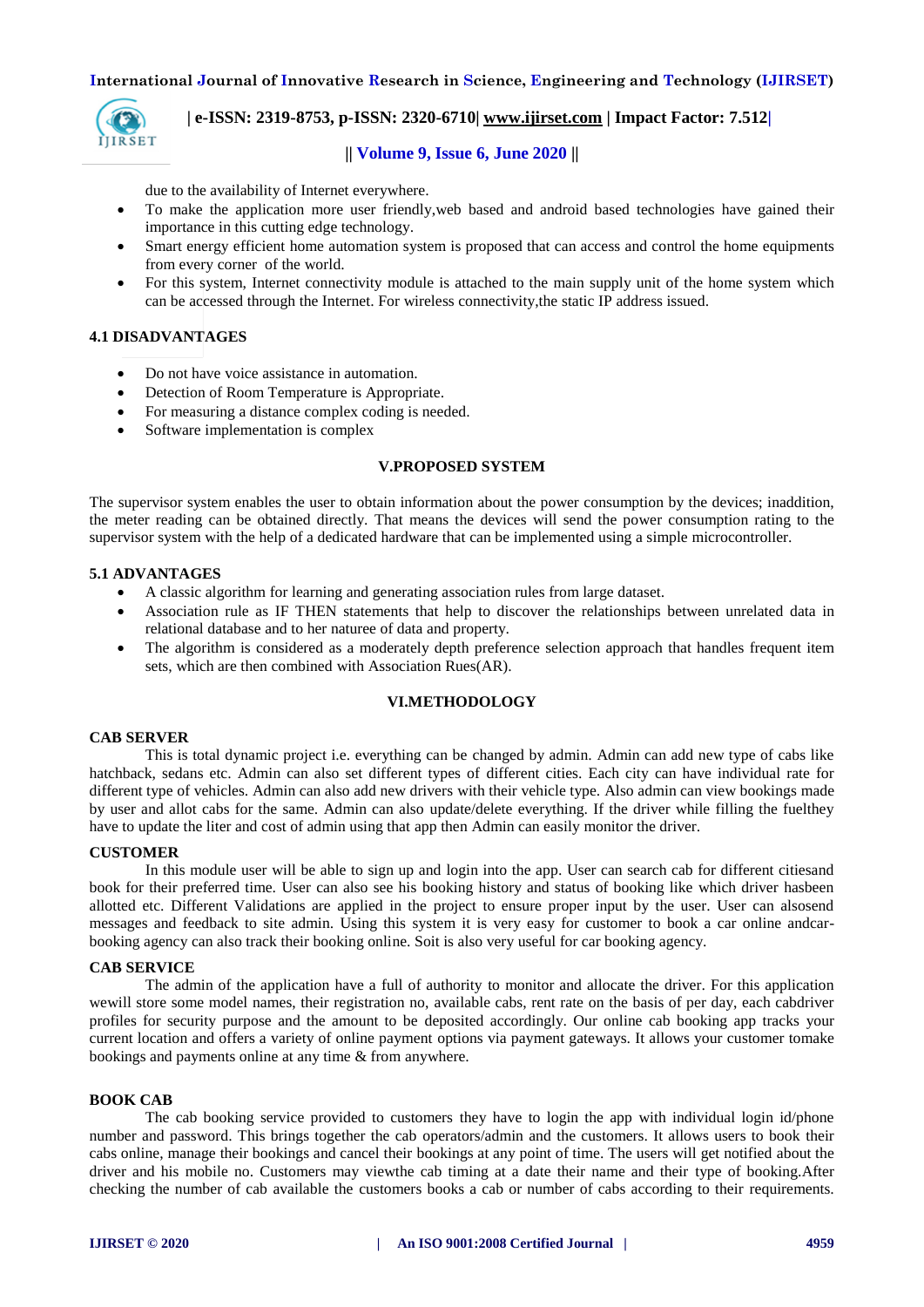

 **| e-ISSN: 2319-8753, p-ISSN: 2320-6710| [www.ijirset.com](http://www.ijirset.com/) | Impact Factor: 7.512|**

# **|| Volume 9, Issue 6, June 2020 ||**

After reserving the required cab, the customer pays the amount in advance (optional). If thecustomer wants to cancel the cab then 10% of the amount per person is deducted if the booking is cancelledbefore 30 mins of the service time.

## **DATAACQUISITION**

The sensors connect to the network though an intermediatee data aggregator or concentrateor, which is typically a smartphone located in the vicinity of the patient.

# **DATATRANSMISSION**

The components of the system are responsible for conveying recordings of the elder' from the house(or any remote location) to the datacenter of the Healthcare Organization(HCO)with assured security and privacy, ideally in near real time

## **VII. RESULTS AND DISCUSSION**

## **NEW FI LE CREATI ON**



## CODI NG WRI TE

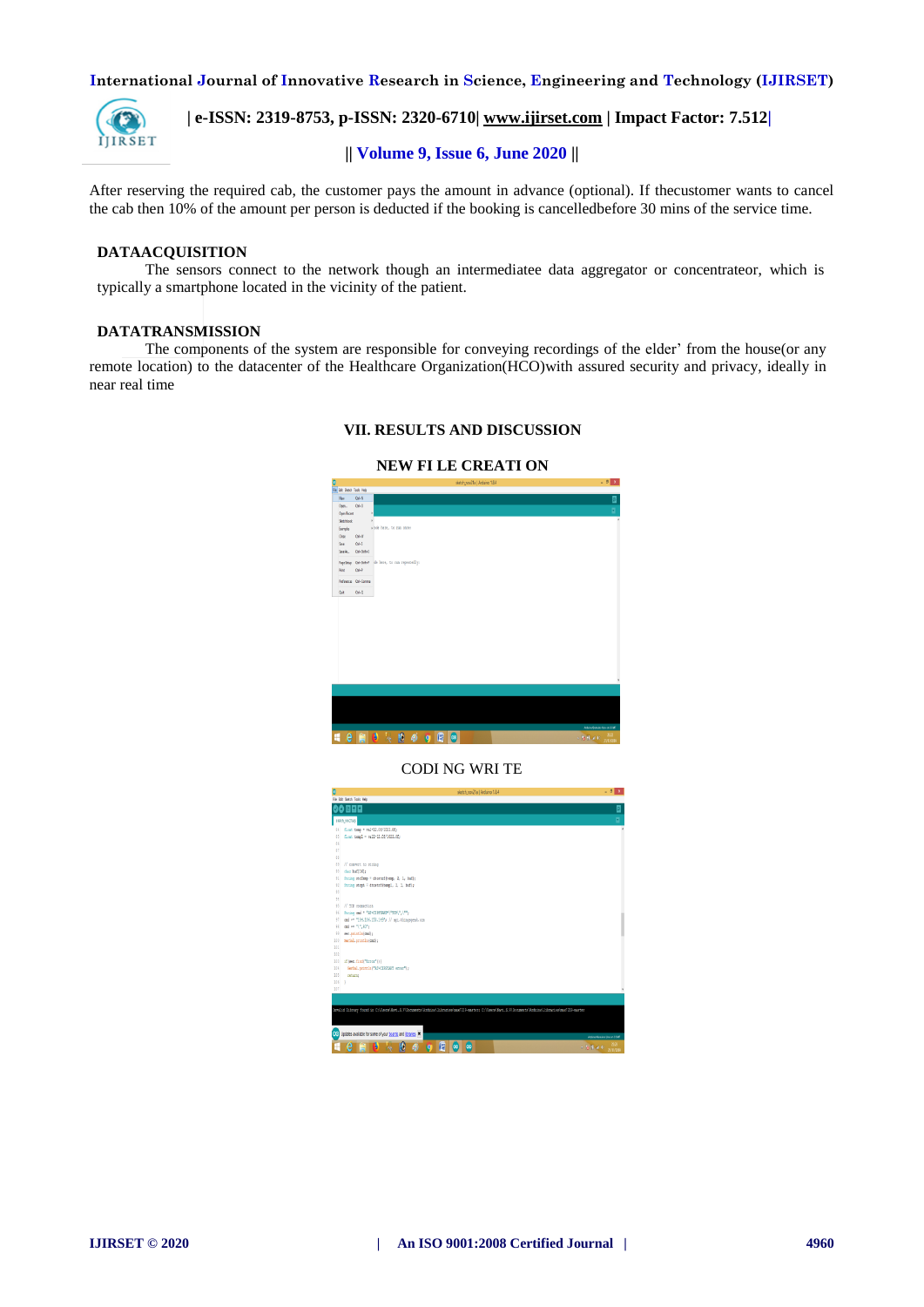

# **| e-ISSN: 2319-8753, p-ISSN: 2320-6710| [www.ijirset.com](http://www.ijirset.com/) | Impact Factor: 7.512|**

**|| Volume 9, Issue 6, June 2020 ||** 

## MI CROCONTROLLER BOARD MANAGER SELECTI ON



CODI NG COMPI LER ERROR AND DEBUG

|                | sketch nov21a   Arduino 1.8.4<br>File Edit Skatch Tools Help                                                           | $ 6x$                             |
|----------------|------------------------------------------------------------------------------------------------------------------------|-----------------------------------|
|                | 899                                                                                                                    | ⊡                                 |
|                | sketch_nov21a                                                                                                          | ø                                 |
| 84             | float temp = val*12.0f/1023.0f;                                                                                        |                                   |
| 85             | float templ = vall*12.0f/1023.0f;                                                                                      |                                   |
| 86             |                                                                                                                        |                                   |
| 87             |                                                                                                                        |                                   |
| 88             |                                                                                                                        |                                   |
| 89             | // convert to string                                                                                                   |                                   |
| 90             | char buff161:                                                                                                          |                                   |
| 92             | String strTemp = dtostrf(temp, 2, 1, buf);                                                                             |                                   |
| $^{92}$        | String strph = dtostrf (templ, 2, 1, buf);                                                                             |                                   |
| 93             |                                                                                                                        |                                   |
| $^{64}$        |                                                                                                                        |                                   |
| \$5            | // TCP connection                                                                                                      |                                   |
| 56<br>97       | String and = "AT*CIPSTART"\"SCP\".\"";<br>cmd += "184.106.153.149"; // api.thingspeak.com                              |                                   |
| 98             | and $\leftarrow$ "\".00";                                                                                              |                                   |
| 99             | ser.println(cmd);                                                                                                      |                                   |
| 100            | Serial.println(cmd);                                                                                                   |                                   |
| 101            |                                                                                                                        |                                   |
| 102            |                                                                                                                        |                                   |
| 103            | if (ser.find("Error")) {                                                                                               |                                   |
| 104            | Serial.println("AT+CIPSTART error");                                                                                   |                                   |
| 105            | returns                                                                                                                |                                   |
| 106<br>٠       |                                                                                                                        |                                   |
| 107            |                                                                                                                        |                                   |
|                |                                                                                                                        |                                   |
| Done compline. |                                                                                                                        |                                   |
|                | Sketch uses 9134 bytes (284) of program storage space. Maximum is 32256 bytes.                                         |                                   |
|                | Global variables use 595 bytes (294) of dynamic memory, leaving 1453 bytes for local variables. Maximum is 2048 bytes. |                                   |
|                |                                                                                                                        |                                   |
| $\epsilon$     |                                                                                                                        |                                   |
| m              |                                                                                                                        | Ashden/Genzine Unit on COM?       |
| ÷              | в<br>e<br>G<br>旧<br><b>l</b> ee<br>a,<br>ю<br>loc                                                                      | 22-24<br>$-5$ TL at $+$ 2011/2019 |

## **VIII. CONCLUSION**

This research project has proposed, designed and fabricated a low cost Wi-Fi based Automation System for Smart Home prototype using Arduino and Android smartphone. It enables the control all the electrical appliances such as the bulb and fan at home easily and efficiently via Wi- Fi. The sensor can monitor the motion, humidity and temperature of the house. Buzzer will be ON when there is a motion detected in the house. The Smart Home Automation System provide a comfortable, intelligence, good security and improve the quality of life. By using this smart home system, electric bill can be reduced because the user can control the electrical appliances anytime without using human energy. The next step of our research will be enabling the remote control of the developed system based on IoT concept so that the user can control it using web server even when they are not around their house. We are going to increase the number and variety of sensors for more safety and security in addition to provide option for the fully-automated of home appliances. We will implement a gateway to connect all sensors to an IoT platform and we may replace some sensors with a wireless sensor to overcome some wiring problems. Our final product should be a compact box which is easy to be integrated to an existing switching board of real houses appliances via relay board and provide safer control

## **IX. FUTURE ENHANCEMENTS**

The admin provide the feedback form to the customer can give the feedback in the app. The customer shall produce repeat business only then if the service availed and used by them creates a certain amount of satisfaction and therefore eventually raising the bar of expectation. The vehicle condition and staff behavior are aspects of a good quality business and, serve as an important metrics for evaluation overall performance of the system. Post the journey, the users are asked to fill in the feedback form and post comments. It uses the information technology in an efficient way for providing better passenger services..